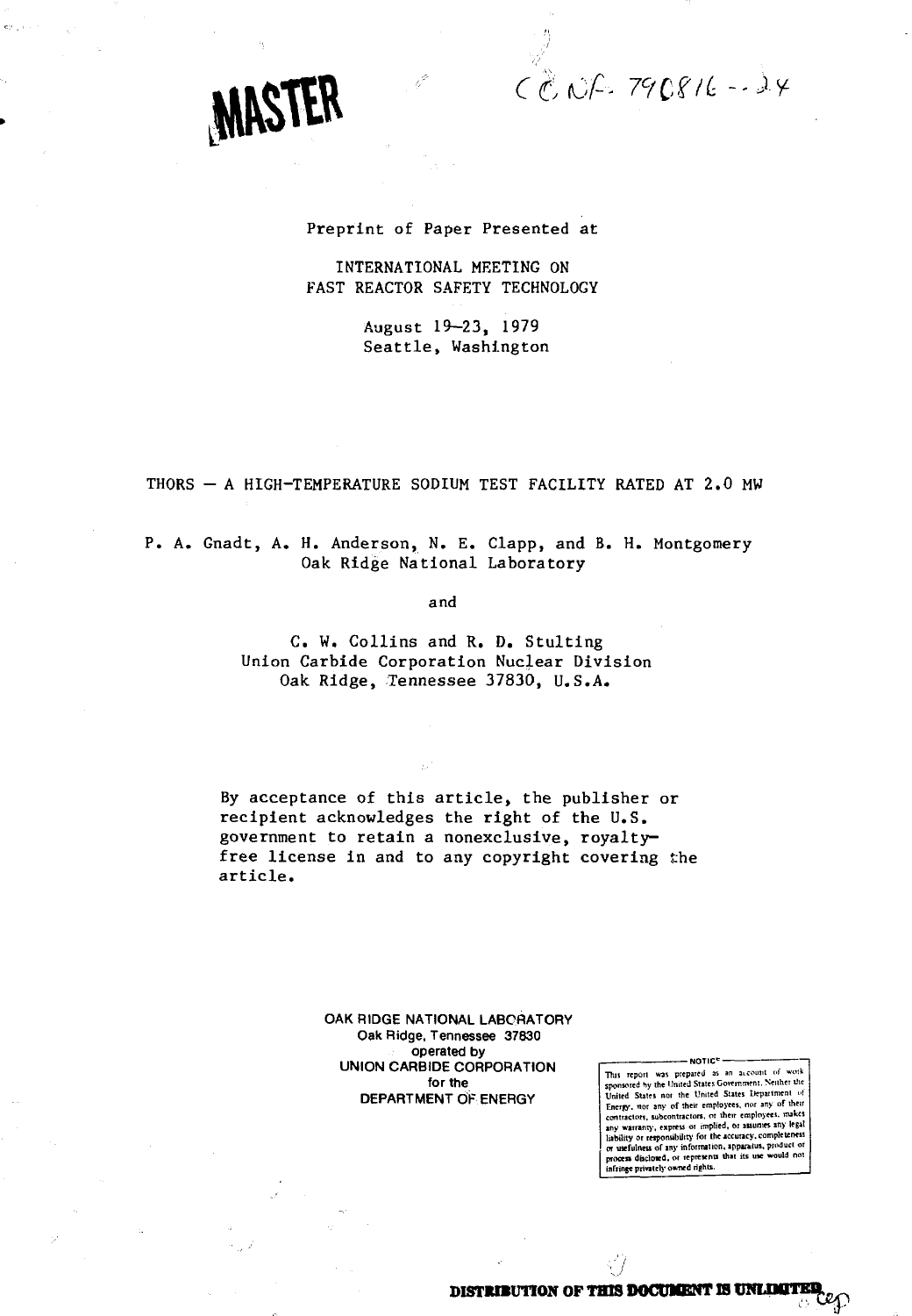#### THORS - A HIGH-TEMPERATURE SODIUM TEST FACILITY RATED AT 2.0 MW

P. A. Gnadt, A. H. Anderson, N. E. Clapp, and B. H. Montgomery Oak Ridge National Laboratory

> C. W. Collins and R. D. Stulting Union Carbide Corporation Nuclear Division

#### ABSTRACT

The Thermal-Hydraulic Out of-Reactor Safety (THORS) facility at Oak Ridge National Laboratory (ORNL) is a high-temperature sodium test facility operated for the United States Breeder Reactor Safety Program. The facility is primarily used for testing large simulated Liquid-Metal Fast Breeder Reactor (LMFBR) fuel subassemblies. The facility has recently been upgraded to provide a 2.0-MW test bundle power input and heat removal capability. A new test section, which will be capable of operating at 980°C and which will accommodate a 217-pin bundle, has also been added. A 61-pin bundle is currently under test in the facility. A description of the test facility is presented, along with a brief summary of the 8-year operating history of this safety-related test facility.

#### INTRODUCTION

The breeder reactor programs in the United States and abroad have generated a strong need for improved understanding of core thermal-hydraulic phenomena in sodium-cooled reactors and for detailed investigations of safety-related occurrences in the core. The requirements for information on local flow and temperature patterns in unperturbed fuel subassemblies have been identified by the Fast Test Reactor core designers. The evaluation of the damage potential of flow coastdowns, partial inlet blockages, heated zone blockages, and blockages arising from fuel failure because of loss of flow is necessary for assurance of Liquid-Metal Fast Breeder Reactor (LMFBR) safety. It is also important that the reactor designers have experimental data to validate and develop practical analytical models by which data obtained from (relatively) small experiments can be applied to a full-size reactor.

A large-scale sodium flow facility, originally called the Fuel Failure Mockup Facility [1], was built in 1970 for testing 19-pin, simulated LMFBR fuel subassemblies. In 1976, the name of the facility was changed to the Thermal-Hydraulic Out-of-Reactor Safety (THORS) Facility.

### FACILITY DESCRIPTION

The THORS Facility is a large, high-temperature sodium system in which test assemblies designed specifically to simulate LMFBR core segments are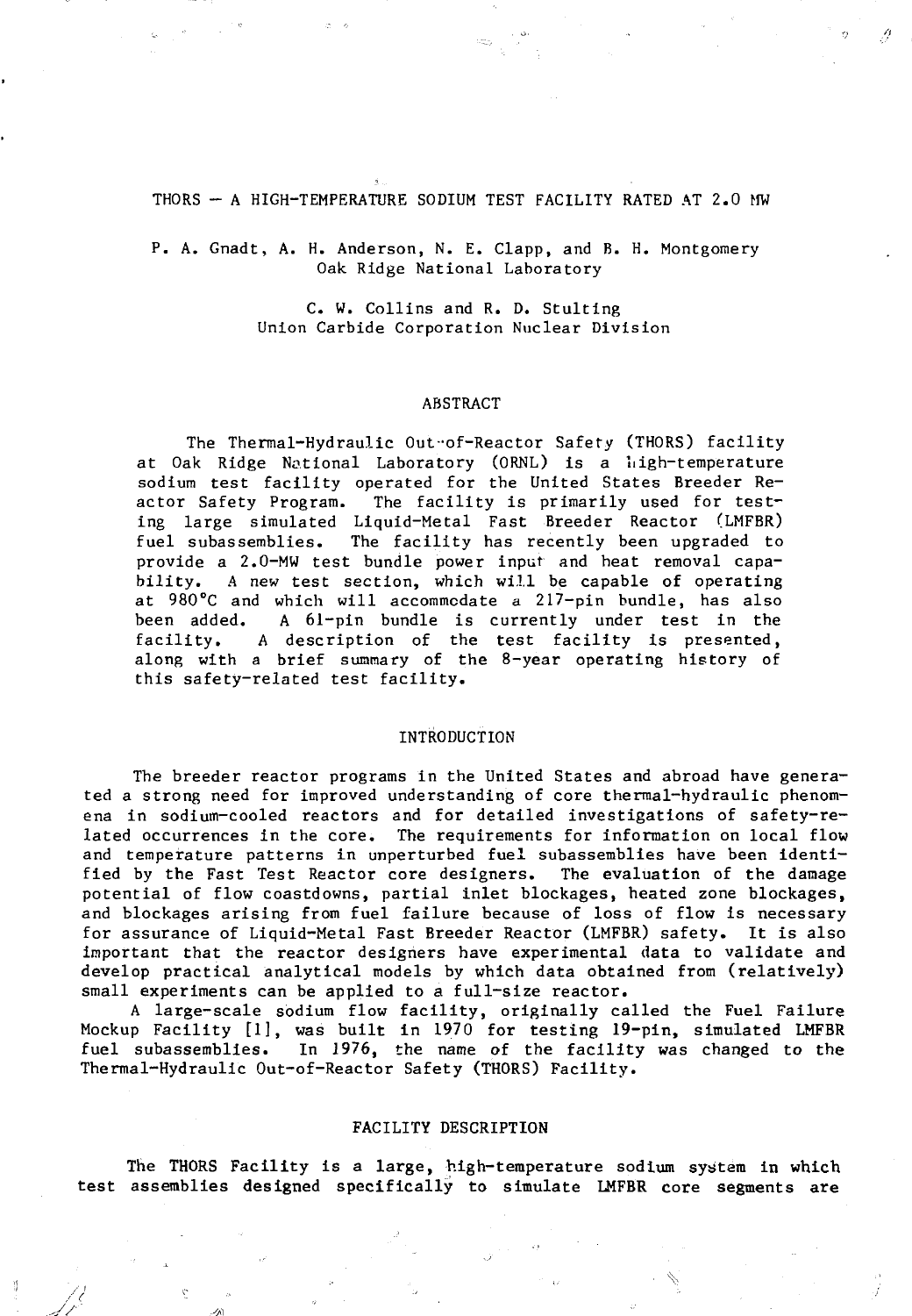subjected to thermal and hydraulic testing at normal and off-normal Fast Test Reactor operating conditions. The test assemblies are composed of bundles of electrically heated pins having the same axial power density and external configuration as the LMFBR fuel pins; the reactor fuel is thus simulated by s<sub>r</sub>ecial purpose cartridge electric heaters (fuel pin simulators (FPSs)].

The test facility shown in Fig. 1 includes a 40-liter per sec centrifugal pump, a AO-liter per sec electromagnetic (EM) pump, two test section housings into which the test bundles are inserted, a 2.0-MW test bundle power supply, a 2.0-MW heat dump system, a 0.5-MW heat dump system that can be used for lower power testing, an expansion tank at the test section outlet to simulate the free liquid surface of the reactor, a sodium purification system, a bypass line in parallel with the larger test section housing to simulate the flow passages among the many other reactor fuel elements, and instrumentation needed to monitor the facility parameters. An isometric view of the THORS facility is shown in Fig. 2, and Table I presents the principal capabilities of the facility.

The new test section housing is fabricated from Hastelloy X material and is rated for operation at 980°C and 690 kPa. It is long enough to accommodate simulated full-levg:h Clinch River Breeder Reactor (CRBR) fuel pins and large enough in disteter to accommodate a 217-pin bundle. The original 19-pin test section housing is still installed and can be operated in parallel with the new one. Figure 3 is a photograph of the new housing and a 61-pin test bundle, which is ready for installation. Figure 4 shows the bundle and housing installed in the facility; the 2.0-MW heat exchanger



## **Fig. 1. THORS facility flow diagram.**

Ö

送.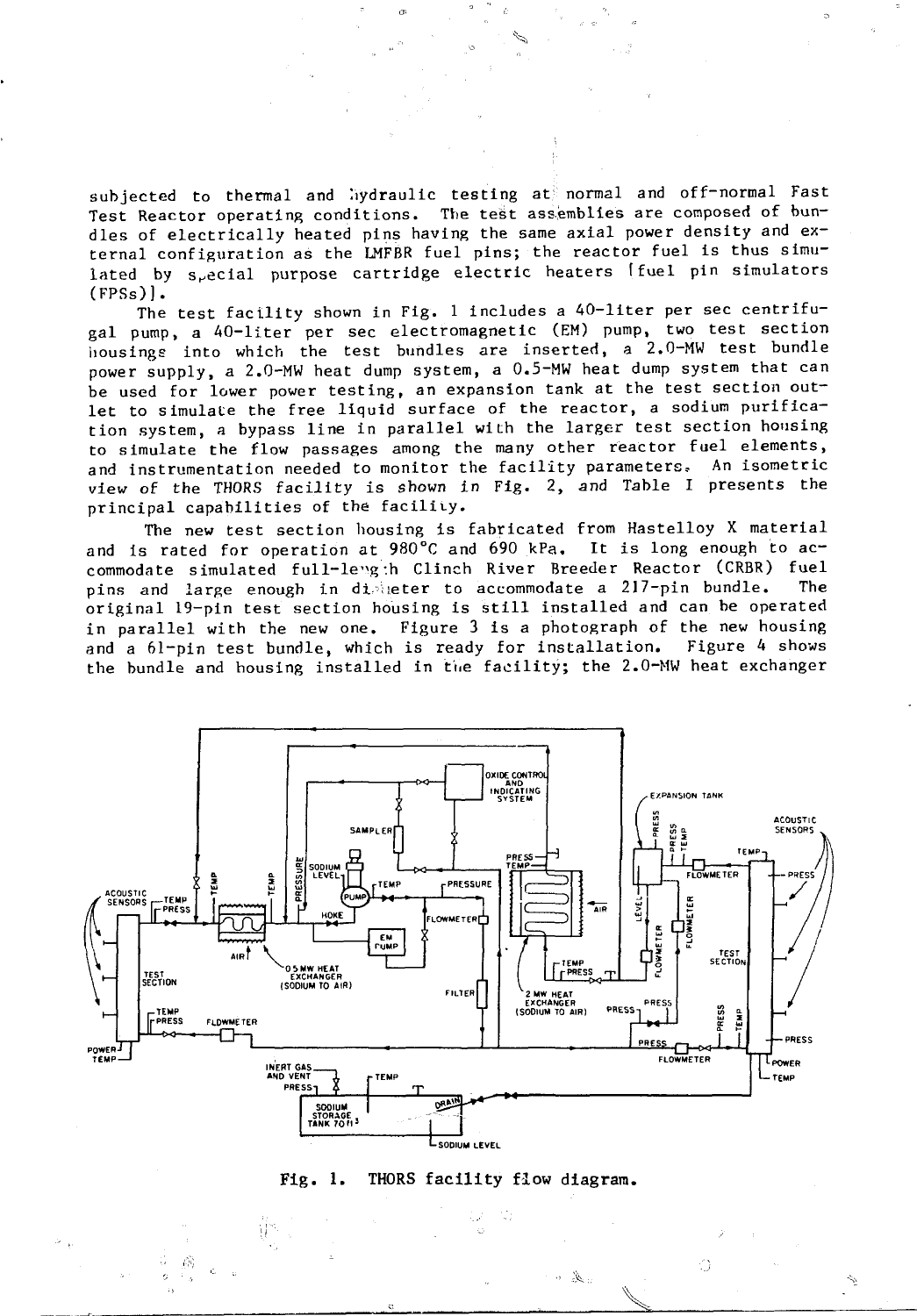

Fig. 2. THORS facility isometric drawing.

| TABLE I |                                                        |  |  |  |  |
|---------|--------------------------------------------------------|--|--|--|--|
|         | Principal Design Characteristics of the THORS Facility |  |  |  |  |

| Test Section Housing Design Pressure<br>Test Section Housing Design Temperature<br>Test Section Housing Operating Temperature<br>Test Section FPS Power<br>Heat Removal Capability | 690 kPa<br>980°C<br>300-980°C for 1000 hr<br>$2000 \; \text{kW}$<br>$2500 \; \text{kW}$ $\text{C}$ 540 °C |
|------------------------------------------------------------------------------------------------------------------------------------------------------------------------------------|-----------------------------------------------------------------------------------------------------------|
| Facility Piping System Design Pressure                                                                                                                                             | 690 kPa                                                                                                   |
| Facility Hiping System Design Temperature                                                                                                                                          | 700°C                                                                                                     |

is also shown. In the 2-MW sodium-to-air heat exchanger, sodium at temperatures of up to 700°C flows in parallel through forty 22-mm serpentine stainless steel tubes.

The FPSs are connected to a variable voltage power supply with a voltage range from 40 to 400 V and a total load capacity of 2.0 MW. A pair of silicon-controlled rectifiers (SCRs) are provided for each of 37 circuits. (For the 61-pin bundle, two FPSs are connected in parallel.) The SCRs act as switches that are electronically controlled to provide power control from 0 to 100% in 1% increments [2]. The individual FPSs are electronically

괉

C)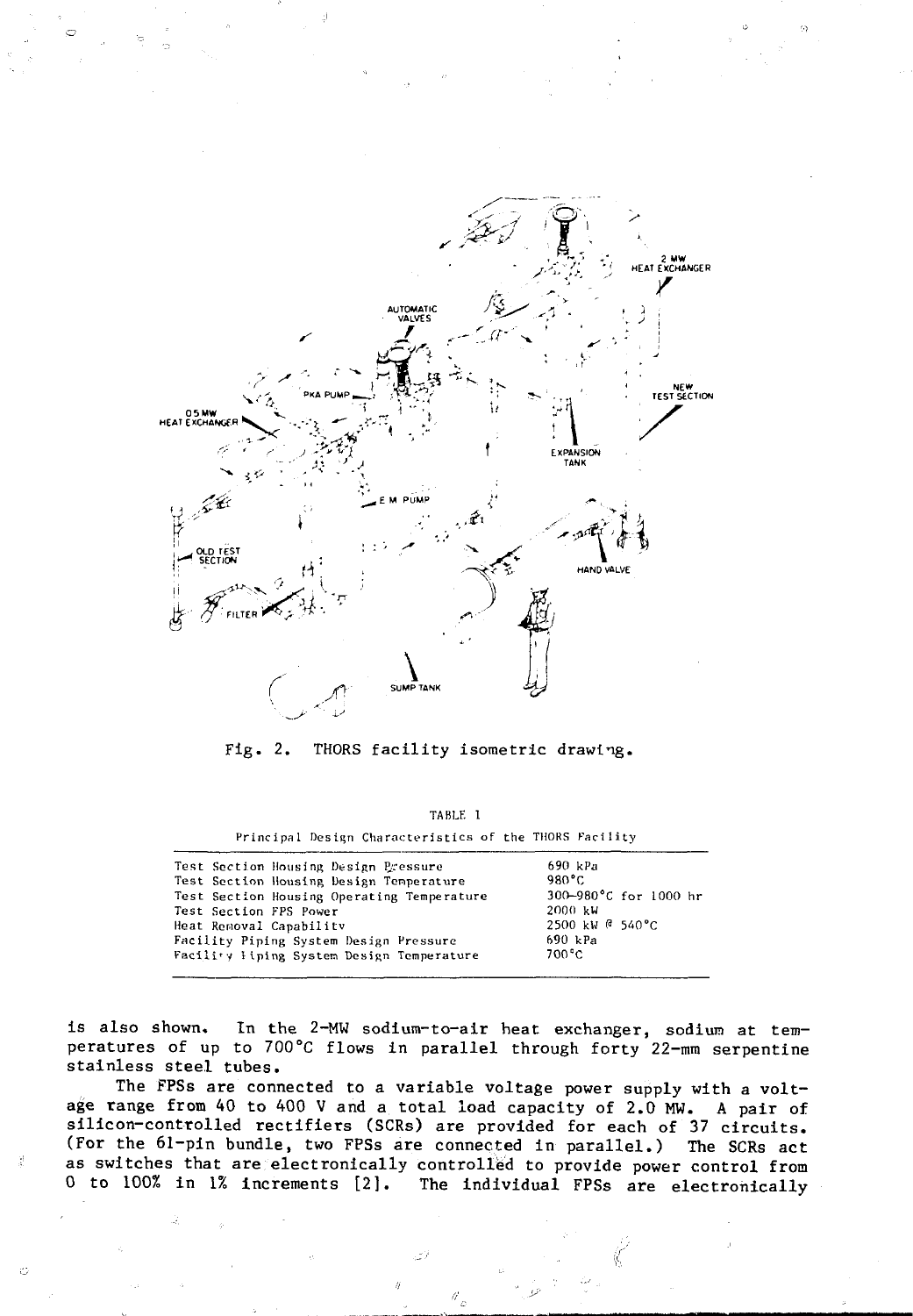

Zb.

Fig. 3. THORS facility photograph showing test **section housing and 61-pln bundle. ' \ • •• --**



**Fig. 4. THORS facility photograph** showing **61-pin test bundle housing** and 2.0<sup>-MW</sup> heat exchanger.

**i**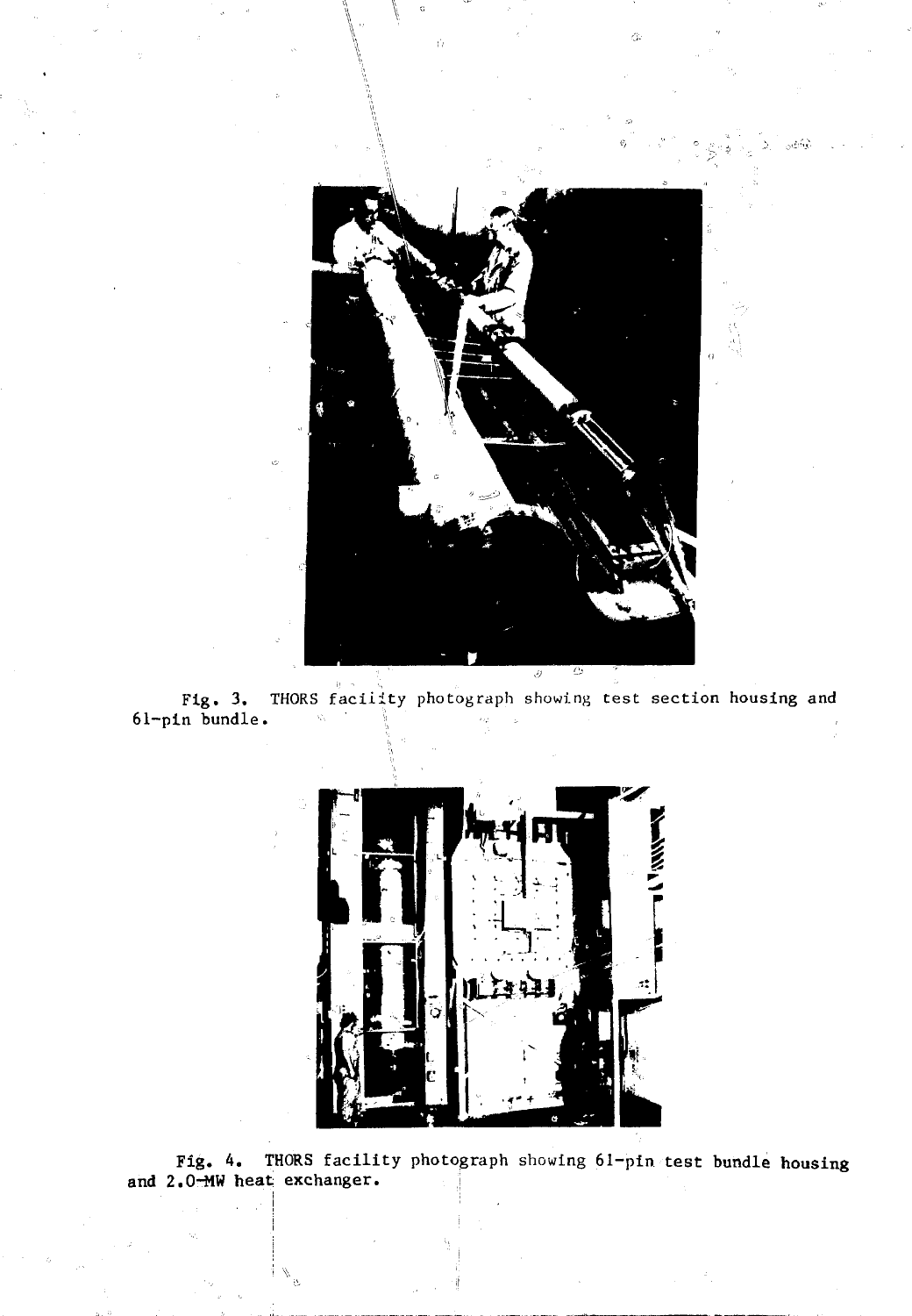protected to prevent electrical damage in the event of a short circuit [3]. Figure 5 is a schematic diagram of the electrical supply system for the test bundles.

The flow diagram of the THORS facility (Fig. 1) shows the relevant loop instrumentation. Table II gives the type, range, and accuracy of the instrumentation [4-7].

Facility piping is trace-heated with ~350 tubular cartridge heaters. The preheat temperatures are monitored by  $\sim$ 700 sheath-type thermocouples, which are connected to multipoint recorders.



**Fig. 5. Sixty-one pin-bundle connections to 2.0-MW power supply. (Power is limited to 1.3 MW in this configuration.)**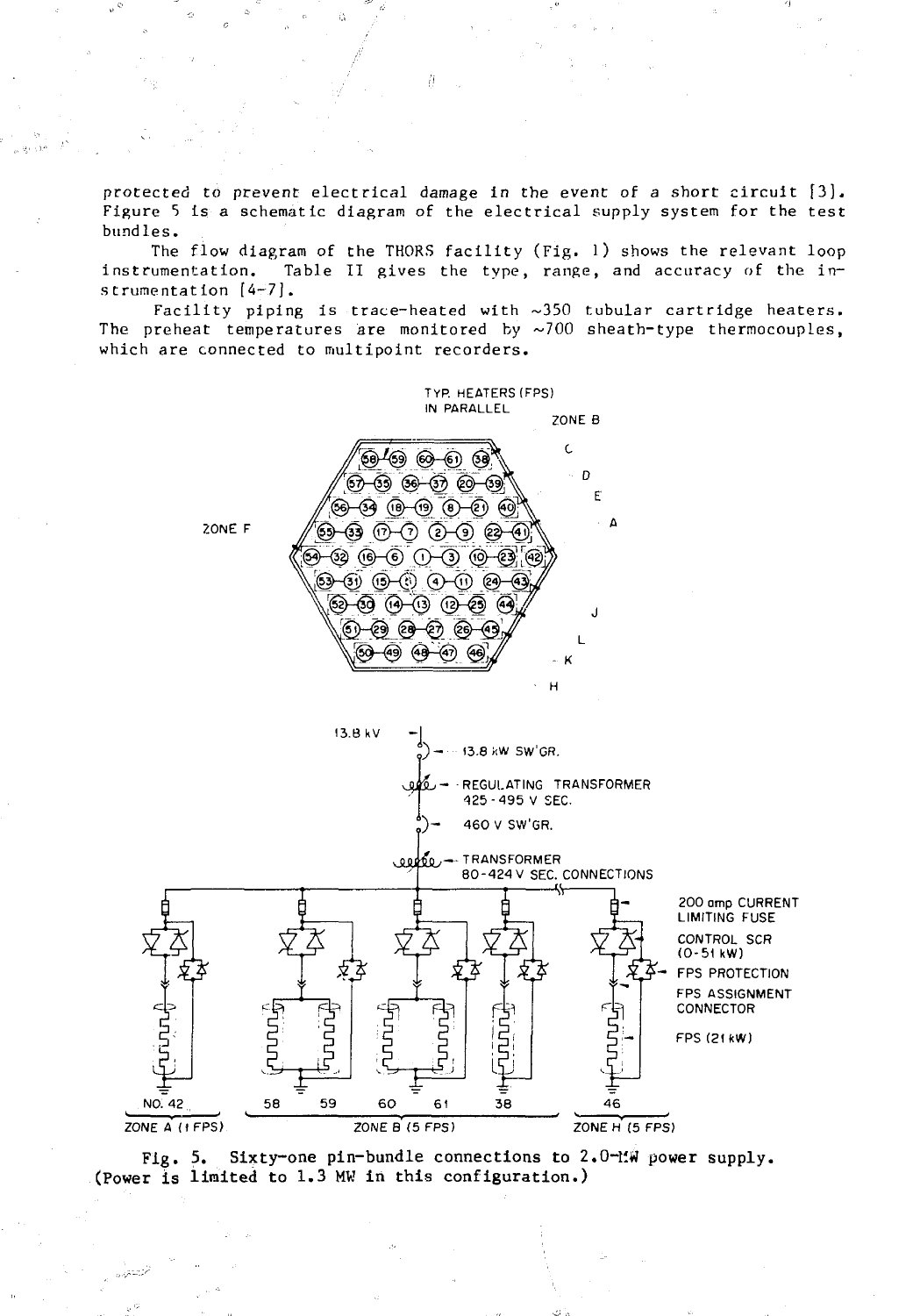TABLE 11

| Measurement              | Type                                             | Range                                         | Accuracy         |  |
|--------------------------|--------------------------------------------------|-----------------------------------------------|------------------|--|
| Pressure                 | Diaphragm NaK<br>Pressure Sensor                 | 0-1030 kPa<br>$0 - 690$ kPa                   | $^{+12}_{+12}$   |  |
| Differential<br>Pressure | Diaphragm NaK<br>Differential<br>Pressure Sensor | $0 - 5080$ mm W.C.                            | $+1%$            |  |
| Temperature              | $Chrome1 - Alume1$<br>Thermocouple               | $0 - 1090$ °C                                 | +1%              |  |
| Flow                     | Magnetic<br>Flowmeter                            | 190—6050 liter per min<br>0-190 liter per min | $\frac{+1}{1}$ % |  |
| Level                    | Single & Twin<br>I-tube Probes                   | $0 - 1220$ mm                                 | $+17$            |  |
| Pover                    | Thermal Watt<br>Converters                       | $0 - 30$ mV                                   | $+1%$            |  |
| Boiling                  | Hydrophone<br>Accoustic Sensors                  | $0.1 - 120,000$ Hz                            | 0.3 V/psi        |  |

THORS Loop Instrumentation

Data are recorded during actual bundle testing using a 512-channel data acquisition system (DAS) controlled by a PDP-8E computer. Data are logged at the rate of up to 10,000 points per sec and stored on magnetic tape for subsequent processing and display. At the THORS DAS operating console, data may be displayed on a high-speed lineprinter or on two cathode-ray-tube (CRT) terminals. A data management system [8] has been developed to provide operating and data logging programs and the capability of translating DASgenerated data into a tape format that can be used in IBM computers.

# TEST BUNDLES

An elevation view of a test bundle (bundle 9A) installed in the test section housing is shown in Fig. 6. It consists of 61 electrically heated 5.84-mm-diam pins spaced by 1.4?-mm-diam helical wire wrap spacers on a 305-mm pitch. This bundle has a heated length of 914 mm with an axial chopped-cosine heat flux distribution. The unheated simulated fission gas plena, located downstream of the heated section in a portion of the dummy rod length, are 1537 mm long.

Figure 7a is a photograph of the partially assembled bundle, Fig. 7b is a close-up photograph of the 61 FPSs installed in the tubesheet, and Fig. 7c is a photograph of the duct at the end of the FPS assembly.

A typical FPS used in the test bundles is shown in Fig. 8. Voltage is applied to the heating element through the copper lead at the open end of the FPS, and the electric circuit is completed at the opposite end, where the element is grounded through the end plug to the sodium. This particular FPS is rated at 51.8 kW/m. The FPSs are described in Refs. 9 and 10.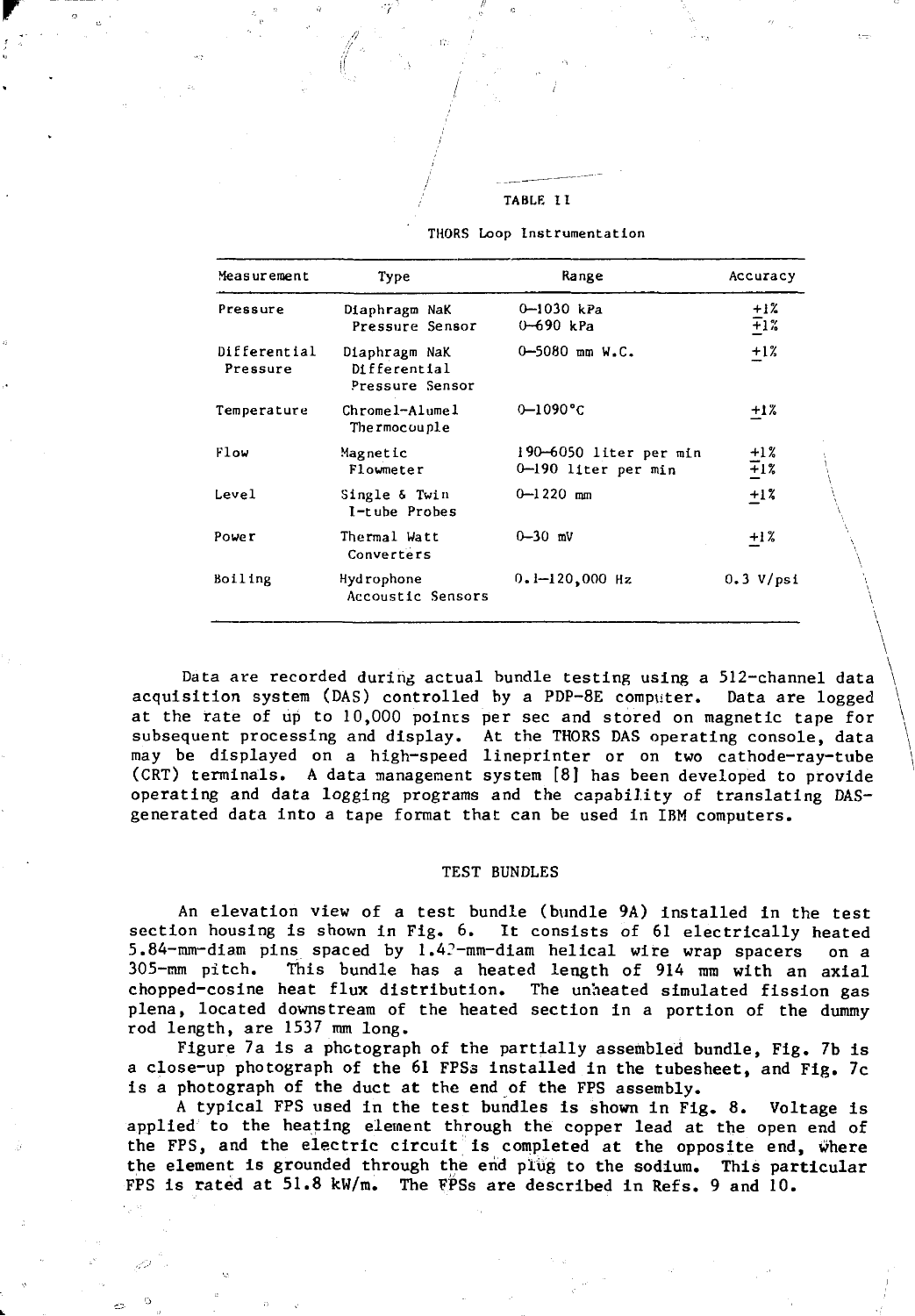

 $\hat{\sigma}=\hat{\sigma}$ 

 $\frac{\partial V}{\partial t}$ 

 $\cdot 1$ 

i.

Fig. 6. Typical THORS bundle (9A) test section assembly.

 $\hat{\phi}$  $\sim$ 

Ó

 $\bar{\mathcal{Q}}^{(-)}$ 

 $\hat{\phi}$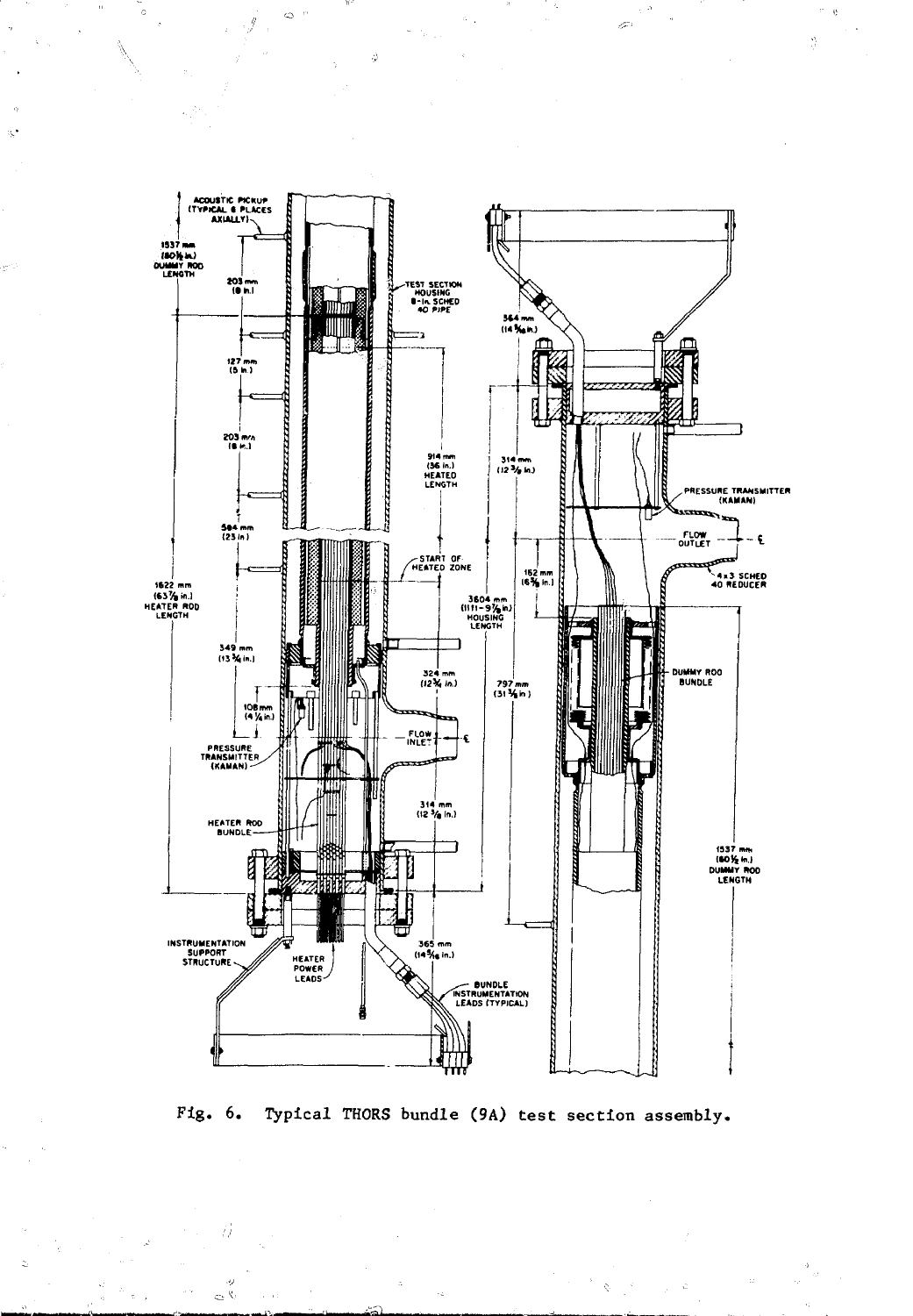

 $(b)$ 

න්

Ω

 $(c)$ 

stalled in bundle 9 tubesheet;  $(c)$  duct end of FPS assembly.

Ŷ,

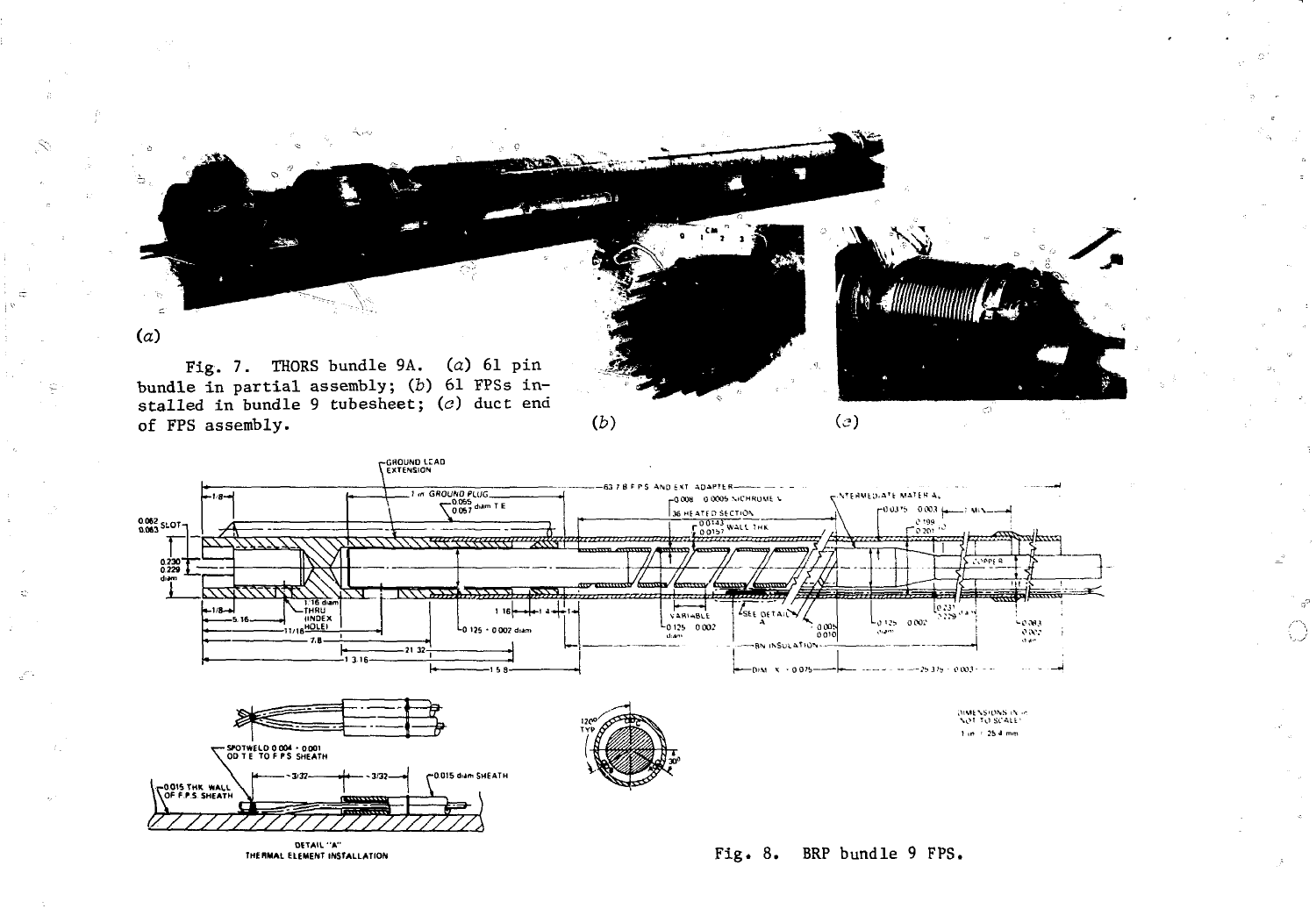## FACILITY OPERATION

Seven test bundles have been built since testing was initiated in 1970, and they have been operated in 12 different configurations. Table III shows the operating history of these bundles. Bundles 1A and IB were unblocked bundles in a scalloped duct [11]. Bundle 2, which was enclosed in a hexagonal duct, was originally designed to obtain thermal-hydraulic data; in this configuration it was referred to as bundle 2A [12]. After completion of the test program with this configuration, the bundle was still viable and was inverted in the test section and operated with blockage plates of vari-<br>ous sizes installed at the inlet of the bundle. In this latter configuraous sizes installed at the inlet of the bundle. In this latter configura-<br>tion, it was referred to as bundle 2B [13], Bundle 3A [14], which was in a tion, it was referred to as bundle  $2B$  [13]. scalloped duct with dummy wire-wrap segments on dummy edge rods and which contained a six-channel central blockage in the heated zone, was used for single-phase experiments. Bundle 3B [15,16] was identical to bundle 3A, but its test program (which followed the bundle 5 tests) included quasi-steadystate sodium boiling and inert gas injection. Bundle 5, which was enclosed in a hexagonal duct with half-size (0.17-mm) wire spacers between the FPSs and the duct wall, was designed for operation in four configurations. Bundles 5A [17] and 5B [18] contained a blockage along one of the hexagonal sides that blocked one-third of the flow area. Tests for bundles 5C [18] and 5D [19] were run with the blockage plate removed. Bundle 5D was the first

| Table: |  |
|--------|--|
|--------|--|

| Bundle<br>Identification | Number<br>οf<br>Pins | Blockage<br>Configuration   | Reactor<br>Simulation            | Operating<br>Time<br>(hr) |
|--------------------------|----------------------|-----------------------------|----------------------------------|---------------------------|
| 1A                       | 19                   | No ne                       | Thermodynamic<br>Simulation Only | 1,300                     |
| 2 <sub>A</sub>           | 19                   | None                        | Thermodynamic<br>Simulation Only |                           |
| 26                       | 19                   | 13- and 14-Channel<br>Inlet | Thermodynamic<br>Simulation Only | 3,010                     |
| łВ                       | 19                   | None                        | Thermodynamic<br>Simulation Only | 894                       |
| 3A                       | 19                   | 6-Channel in<br>Heated Zone | Thermodynamic<br>Simulation Only | 3,039                     |
| $3B^a$ , b               | 19                   | 6-Channel in<br>Heated Zone | Thermodynamic<br>Simulation Only | 537                       |
| 5A, 5B, 5C               | 19                   | 12-Channel<br>Edge Gap      | Thermodynamic<br>Simulation Only | 3,252                     |
| $50^{a,b}$               | 19                   | No ne                       | Thermodynamic<br>Simulation Only | 2,827                     |
| 6A                       | 19                   | None                        | FFTF Simulation                  | 7,864                     |
| 3C                       | $31^c$               | 6-Channel in<br>Heated Zone | FFTF Simulation                  | 3,666                     |
| 9                        | 61                   | None                        | CRBR Simulation                  |                           |
|                          |                      |                             | Total                            | $26,389^0$                |

**TMOKS Facility Operating Kxperience**

 $^{\alpha}$ Boiling tests.

**Boiling tests with gas Injection.**

**"Nineteen central pins, 12 guard heat pins.**

**Bundle 9 testing in progress.**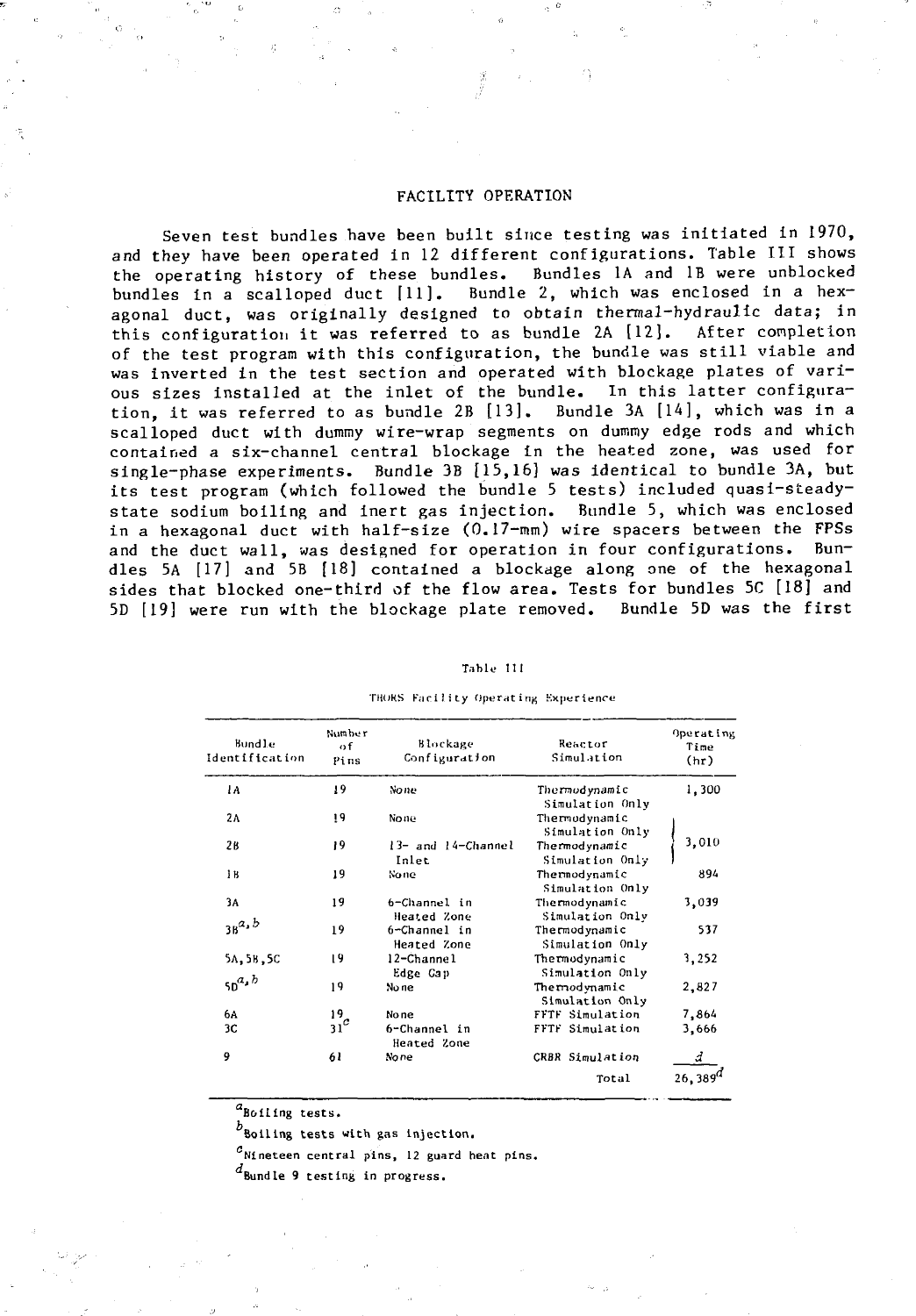THORS bundle taken to temperatures high enough to produce steady-state sodiun boiling; these tests were run in October 1974. Bundle 6A was designed with a low thermal capacity duct surrounding the bundle. The main objectives for this bundle were to establish steady-state temperature distributions at various flow-power ratios for comparison with data from previous bundles [20]. The bundle was also used for transient free convection tests [21] and for transient sodium boiling tests (including several partial dryout) [22-24]. The objective of bundle 3C tests was to investigate axial and radial boiling propagation behind a blockage. A six-channel blockage plate was attached to the central pin in the heated zone, as in bundles 3A and 3B. An unheated section was added downstream of the FPSs to give a simulation of the fission gas region in the reactor. The test program for bundle 9, the 61-pin bundle now installed in the facility, will incorporate all tests that have been run with the smaller unblocked bundles. Hence, a comparison of results can be made for 19- and 61-pin bundles. This comparison should give an insight into the effect of size on test bundle performance,

 $\eta \circ \varphi$ 

Sodium has been circulated in the THORS facility at temperatures as high as  $700^{\circ}$ C; sodium temperatures in the test section, however, have reached 1010°C. Power levels have been as high as 36.0 kW/m in each pin.

Plans are being made for fabricating and testing additional bundles. Under consideration at the present time are (1) a bundle to investigate the effects of duct heat capacity on bundle internal temperatures, (2) test bundles for advanced fuels, and (3) a bundle to measure the effects of pin bowing.

#### SUMMARY AND CONCLUSION

The THORS Facility has been in use since 1970 to obtain data for fast reactor safety technology from simulated LMFBR fuel subassemblies. The system has recently been upgraded to 2.0-MW test bundle power input and heat rejection capability. Seven different bundles have been built and operated in 12 different configurations. The facility has logged over 27,000 hr at sodium temperatures ranging up to 1010°C. Sodium boiling tests have been run to investigate axial and radial boiling propagation in simulated reactor subassemblles. Experiments with inlet blockages and heated zone blockages have produced data to provide an insight into the problems associated with fast reactor safety. Thermal-hydraulic data obtained from tests in bundles of  $19$ ,  $31$ , and  $61$ -pin sizes can be used to provide core designers with experimental data to verify and/or develop computer models.

## ACKNOWLEDGEMENT

This research was sponsored by the Division of Reactor Research and Technology, U.S. Department of Energy.